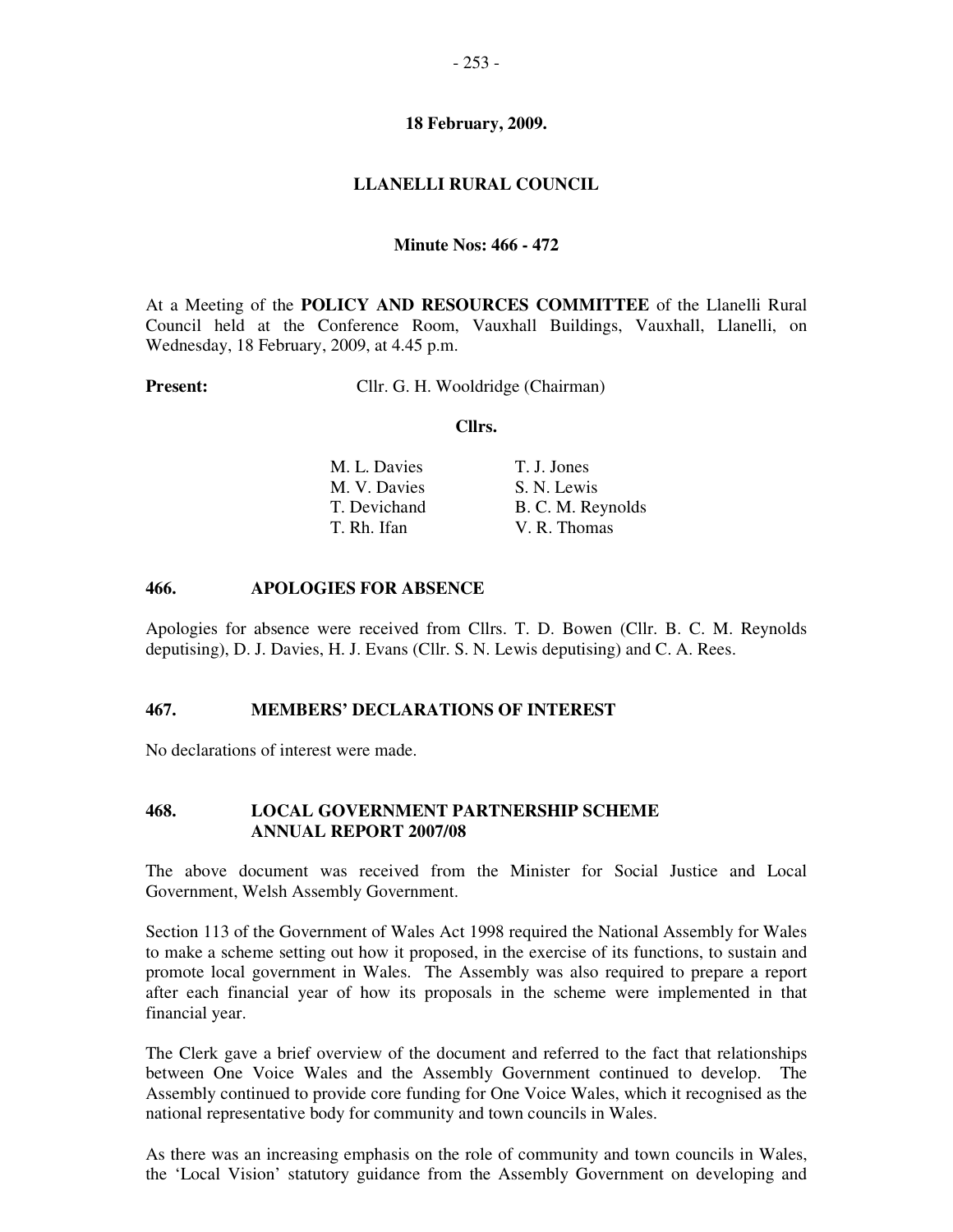## **18 February, 2009.**

delivering community strategies, stated that local authorities should involve community and town councils in developing a community strategy. A modular induction/refresher course for community and town Councillors had been developed by One Voice Wales in 2007/08, with financial support from the Assembly Government, which was aimed at raising the skills and knowledge of Councillors, which in turn would help them to deal with the increased demands of their role.

Reference was made to the fact that the Assembly Government continued to seek legislative opportunities to implement those commitments arising from the Aberystwyth study that required changes to primary legislation, including extending the power of wellbeing to community and town councils.

Following a general discussion, it was

**RESOLVED** that the document be noted and to await developments.

## **469. COMMUNITY ORGANISATIONS' AND SPORTING CLUBS' ASSOCIATION WITH THE COUNCIL**

Pursuant to Minute No. 442 (1) and Cllr. M. J. Lewis (non-serving Committee Member) having requested that the item be included for discussion, Members felt it inappropriate to continue debate owing to Cllr. Lewis' absence.

**RESOLVED** that the matter be deferred to the next appropriate meeting of the Policy and Resources Committee for discussion.

## **470. COUNCIL REPRESENTATIVES ATTENDING CONFERENCES**

Further to Minute No. 447, and Cllr. M. J. Lewis (non-serving Committee Member) having requested that the item be included for discussion and being absent, it was

**RESOLVED** that the matter be deferred to the next appropriate meeting of the Policy and Resources Committee for discussion.

## **471. PUBLIC BODIES (ADMISSION TO MEETINGS) ACT, 1960**

**RESOLVED** that in view of the confidential nature of the business to be transacted, the following matter be considered in private and that the power of exclusion of the public under Section 1(2) of the Public Bodies (Admission to Meetings Act, 1960) be exercised.